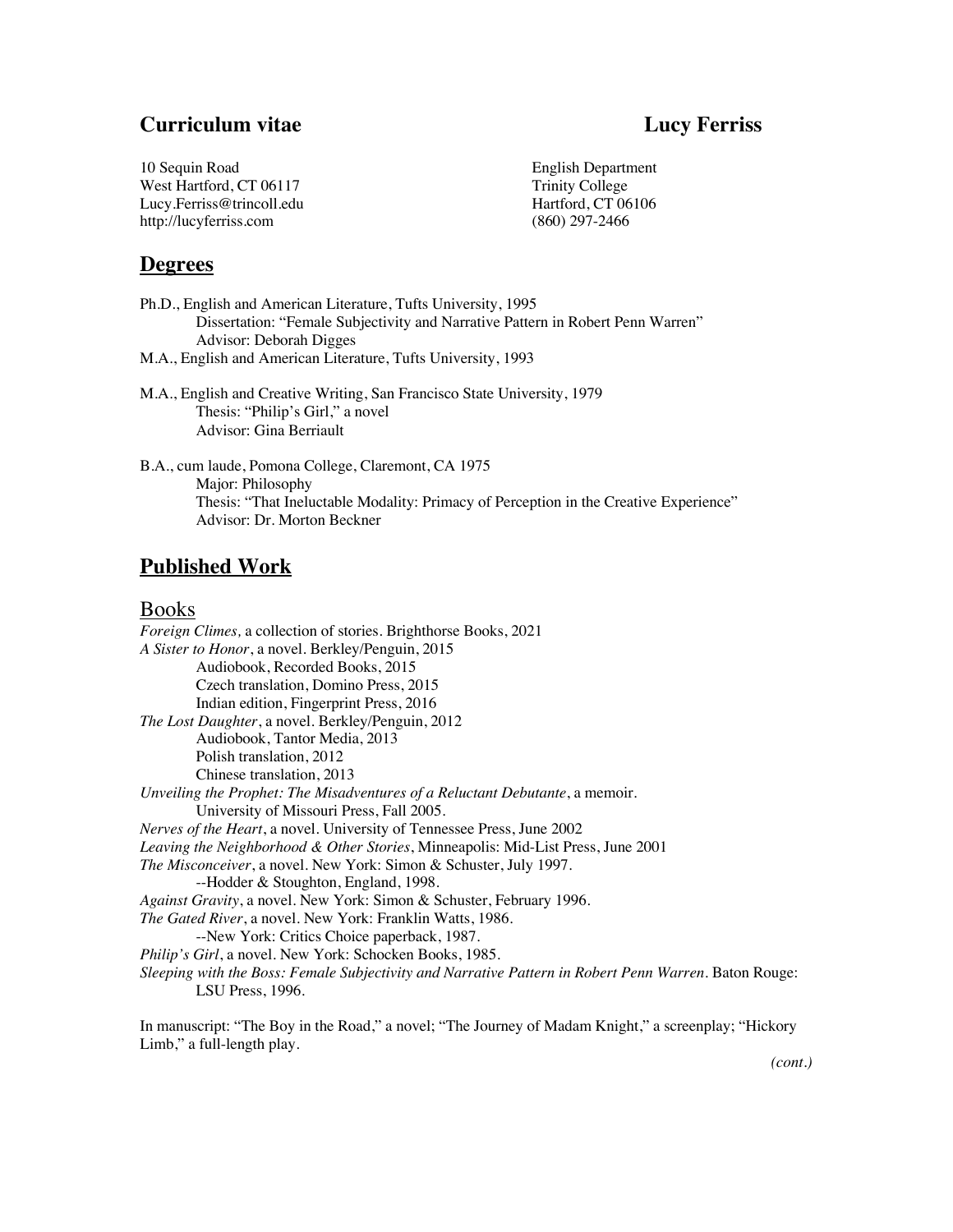*(Published work, cont.)* **Ferriss, 2**

### Stories

"Lucky Woman," *december,* Summer 2020 "Concorde," *Foreign Literary Journal*, Spring 2020 "On the Way to Beverly Hills," *Saturday's Child*, Spring 2013 "The House of My Other Life," *American Short Fiction*, Summer 2011 "Minnesota," *Michigan Quarterly Review*, Winter 2011 "The Legend of Maude," *Nimrod*, Fall 2009 "In the Sunset," *Missouri Review*, Summer 2009 "The Mile High Club" (play) in *Dirty Words: A Literary Encyclopedia of Sex*, ed. Ellen Sussman. New York: Bloomsbury: 2008 "Old Man," *Shenandoah*, Summer 2008 "Road Rage," *Roanoke Review*, Summer 2004 "Over the Cliff," *Georgia Review*, Spring 2004 "The Difficulty of Translation," *Michigan Quarterly Review*, Summer 2001; included in *Imported Breads*, ed. Philip Sterling (Mammoth, 2003) "The Rules," *Short Story*, Summer 2002 "Time Share," *Shenandoah*, Summer 2000 "The Woman Who Said No," *Missouri Review*, December 1999 "The Windmill," *Missouri Review*, December 1998 "Leaving the Neighborhood," *River City*, Fall 1997 "Stampede," *American Literary Review*, Winter 1997 "Safe-T-Man," *Carolina Quarterly*, Winter 1997 "Queen of the Woods," *The Southern Anthology*, 1996 "Rumpelstiltskin," *Louisville Review*, 1994 "Bones," *Massachusetts Review*, 1990 "Outside Windhaven," *Southern Review*, 1989

"Surfacing," *Southern Review*, 1987

### Poems

In *Pequod*, *Transfer*, and other journals and in *One Step Closer: Poetry by Women of the West Coast* (Los Angeles: Pygmalion, 1987)

### Essays

### **Edited Journal**

*Style*, special issue on "The Poetics of Robert Penn Warren," Summer 2002 **Creative Nonfiction & Memoir** "Chasing the Boy," *Foreign Literary Journal*, Spring 2020 "Meditation on Middle G," *New England Review,* forthcoming "Meditation on Needlepoint," *American Scholar*, Spring 2020 "Meditation on Pain," *Prairie Schooner*, Spring 2017 "Finding the Uncles," *Narratively*, Fall 2016 "Meditation on a Rat," *American Scholar*, Winter 2016 "Gandara in Suburbia," *Arts & Letters*, Fall 2014 "Strange Brew," *New York Times Sunday Magazine*, May 2012 "Bush," *Fourth Genre*, Summer 2011 --Listed as Notable Essay in *Best American Essays 2011* and *Best American Nonrequired Reading 2011* "My Son's Gamble," *New York Times Sunday Magazine*, June 2009 "Writing the Body," *Southern Review*, Summer 2009 *(cont.)*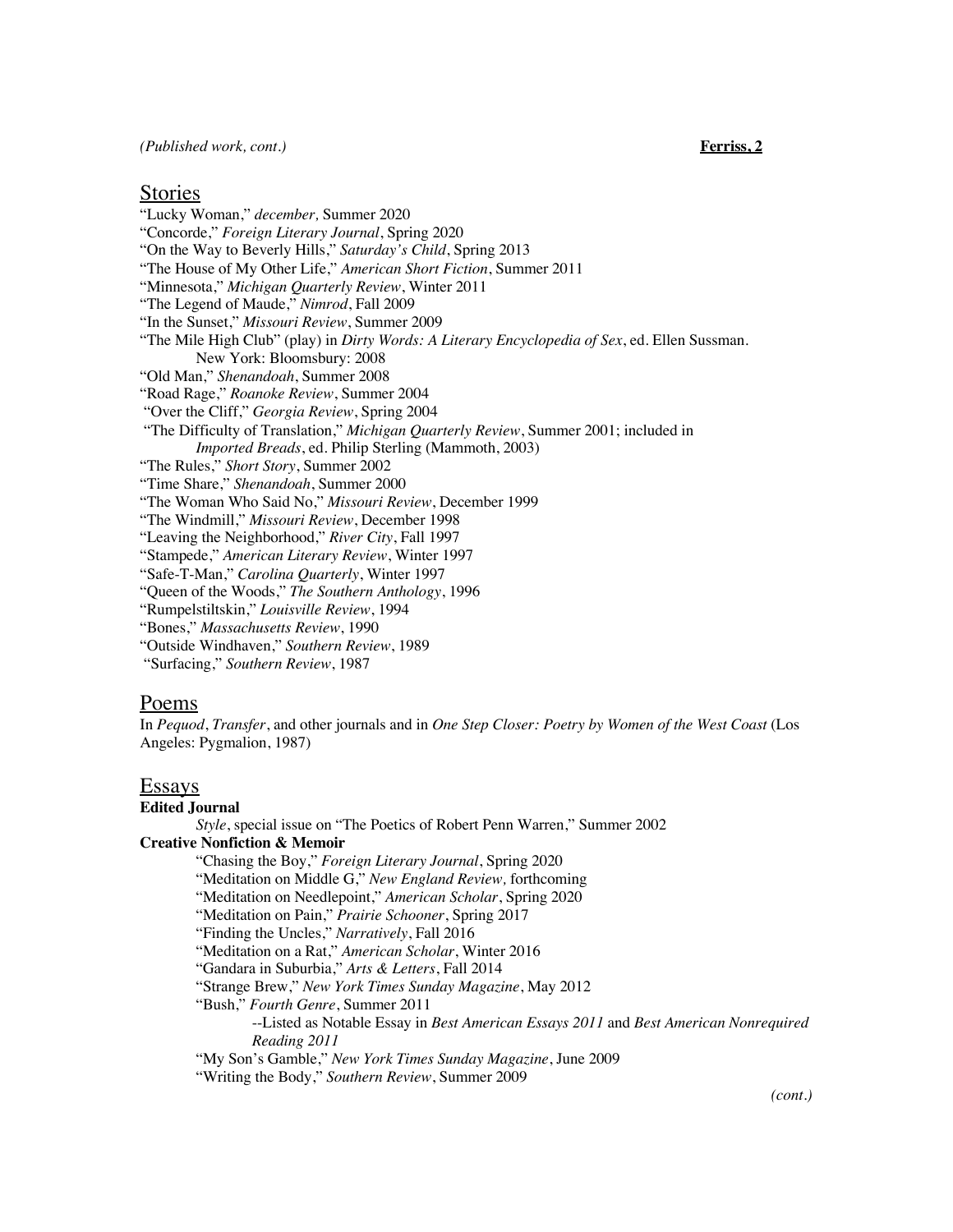"Notes from a Courtside Mother," *Sport Literate*, Summer 2008 "Fear Not," *Waterstone*, Summer 2007

"The People Inside Mars," *Arts & Letters*, Autumn 2006

"A Bomb Shelter for Christmas," *St. Louis Magazine*, Winter 2007

"The Skinniest Girl in the World," *Nebraska Review*, Summer 2003

#### **Scholarly Essays**

- "Reed-Kellogg Diagramming and Vernacular Speech: 'Telling It Slant' in the Introductory Classroom," *American Speech* 89:2, 2014
- "Last Night Train: Warren Criticism Departs the Twentieth Century," *Southern Literary Review*, Summer 2012
- "Uncle Charles Repairs to the A&P: Changes in Voice in the Recent American Short Story," *Narrative*, Spring 2008

"Robert Penn Warren and Psychological Pastoralism," *Shenandoah*, Winter 2005

"Who Speaks for Theory?" *Southern Literature*, Spring 2001

ed. David Madden, LSU Press, 2000

- "Never Truly Members: Patriarchal Catholicism in the Stories of Andre Dubus," *South Atlantic Review*, Fall 1997
- "Andre Dubus," in *The Fourth Quarter: New Writers from the South*, ed. Jeffrey Folks and James Perkins, U. Ky., 1997

"Sleeping with the Boss: Female Subjectivity in Robert Penn Warren's Fiction," *Mississippi Review*, Winter 1995

"Agency in *All the Kings' Men*: The Issue of Anne Stanton," *Double Dealer Redux*, Winter 1995

"From Manty to Cassie: The Evolution of Robert Penn Warren's Female Persona,"in *To Love So Well the World: Essays on Robert Penn Warren*, ed. Dennis Weeks, Lang, 1991

### **Essays on Writing**

"Don't Be Afraid to Write Badly," *The American Scholar*, January 2017 "Writing 'Bush,'" *Fourth Genre*, Summer 2011 "Not Taking the Bait: A Brief for Uselessness in Short Fiction," in *The Short Story: Essays by Practitioners*, ed. Maurice Lee, U. Arkansas, 2002 "Writing in No-Time," in *Sleeping with One Eye Open: A Survival Guide for Creative Women,* ed. Marilyn Kallet and Judith Ortiz Cofer, U. Ga., 1999 "Turning the Tables: in *Worlds in Our Words: An Anthology of Contemporary Women Writers*, ed. Marilyn Kallet and Patricia Clark, Blair, 1997 "Butter on the Toast," in *Dancing in the Heart of Wonder: Women's View of Mind*

*and Body*, ed. Arachne Stevens, Crossing Press, 1995

#### **Reviews**

In *The New York Times Book Review, Washington Post BookWorld, St. Louis Post-Dispatch, Georgia Review, Southern Literary Review, Michigan Quarterly Review, Southern Review, Prairie Schooner, Pleiades, Hollins Critic, American Book Review, San Francisco Review of Books*, and elsewhere.

### **General Essays**

In *The New York Times Sunday Magazine, The New York Times Travel, The New York Times Style, Boston Magazine, California Living*, and elsewhere.

*(cont.)*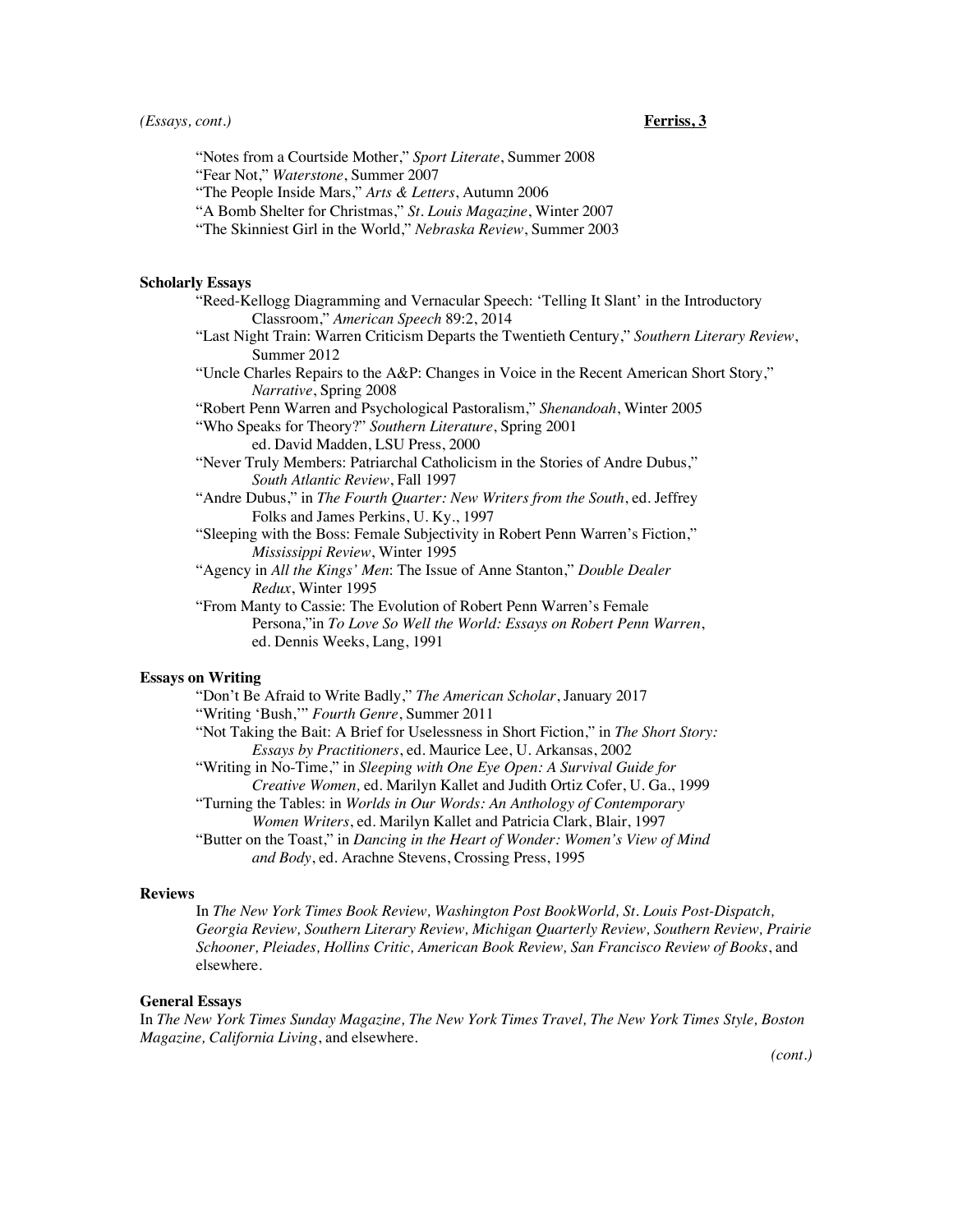#### *(Essays, cont.)* **Ferriss, 4**

**Blogs** "Lingua Franca" at the *Chronicle of Higher Education*, 2011 – 2018 (http://www.chronicle.com/blogs/linguafranca/author/lferriss/)

## **Teaching Experience**

- 2000 present: Writer-in-Residence, Trinity College, Hartford. Courses include Between the Wars, Writing in Place, Contemporary American Prose, Advanced Fiction Writing, Contemporary Short Story, The Resisting Reader, Living Writers, Constructing Thought, and Native American Literature. Interim Director, Trinity in Paris, 2018. Interim Director of the Creative Writing Program, 2006-07.
- 1999 2002: Associate Professor of English, Hamilton College. Courses included Advanced Seminar in Creative Writing; Intermediate Creative Writing—Fiction; Introduction to Creative Writing; Native American Literature; Study of the Novel; Reading Literature; Wilderness as Metaphor. Directed the Visiting Writers Series, the Intercollegiate Reading Series, and the Creative Writing Senior Program.
- 1995 1999: Assistant Professor of English, Hamilton College.
- 1993 1995: Visiting Assistant Professor, Hollins University. Courses included Fundamentals of Creative Writing—Poetry and Fiction; Intermediate Creative Writing; Advanced Creative Writing; Graduate Tutorial in Creative Writing; United States Literature 1914-Present; Native American Literature; Native American Culture; The Resisting Reader. Advised graduate theses; directed independent studies in Women's Literature of Central America, Southwestern Native American Literature, Feminist Theory, and Short Story Writing. Acted as Graduate School Advisor for undergraduate majors.
- 1987 1992: Lecturer in Creative Writing, Tufts University. Courses included Introduction to Creative Writing; Editing and Publishing. Chosen as "Best Instructor" by graduating seniors 1990, 1992.
- 1991 1992: Lecturer in Creative Writing, School of the Museum of Fine Arts, Boston. Taught expository writing course centered on the theme of "Rape as Metaphor."
- 1986 1987: Preceptor in Expository Writing, Harvard University. Taught "The Writer's Craft," a first-year course linking expository writing and the writing of fiction and poetry.
- 1979 1980: Writer-in-Residence, Phillips Exeter Academy, Exeter, N.H.

Summer Conference Teaching

- 2008: Artists Collective, Hartford, Connecticut: Fiction writing.
- 2000 2005: Faculty, annual Word & Music conference, New Orleans.
- 2003: Writing faculty, Wesleyan Writers Workshop, Middletown, Connecticut.
- 1996 1999: Director and faculty, The Montolieu Workshop, Montolieu France. A week-long workshop on narrative craft for advanced writers of fiction.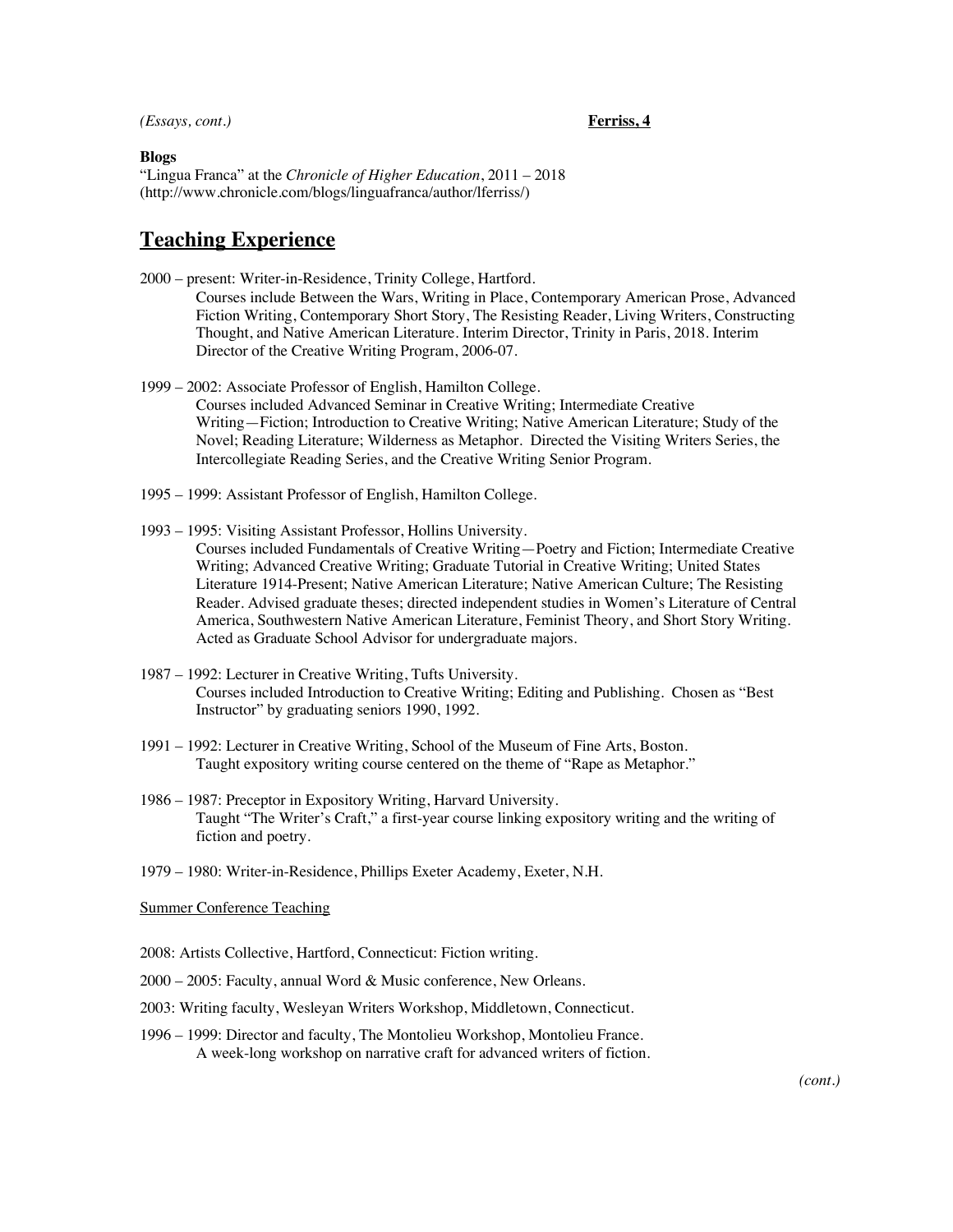- 1996 1997: Fiction faculty, Pen in Hand, Central New York State Writer's Conference. A weekend writing workshop for high-school students.
- 1987 1992: Tufts University Summer Sessions. Fiction Writing, Editing & Publishing.
- 1985 1986: Bard College Summer Sessions. Creative Writing; Editing & Publishing; Autobiography.
- 1980: Phillips Exeter Academy Summer Session. Creative Writing; Effective Speaking.

## **Other Work Experience**

- 1984 1986: Director of Publications, Bard College, New York. Established Office of Publications; set up in-house production, budgets, and procedures. Wrote, edited, designed, and produced more than 100 publications annually including hardbound books and museum catalogs. Directed staff of three; controlled budget of \$750,000; worked with all administrative and academic departments. Initiated transfer to electronic publishing systems.
- 1983 1984: Editing Supervisor, McGraw-Hill. Textbook editing.
- 1981 1983: Managing Editor, Publishing Center for Cultural Resources, New York City. Non-profit editing writing, and publications production.
- 1980 1981: Assistant to the Publisher, Schocken Books, New York City. Acquisitions, promotional writing, copy editing, office management.
- 1975 1977: Assistant to the Publisher, Black Sparrow Press, Santa Barbara, California. Editing and office management for literary publisher.

## **Selected Addresses and Lectures**

"Master Class: Short Story," Mary Twain Writers' Conference, September 2020 "The Lives of Others: Writing about the Real World," Connecticut Literary Festival, October 2019 "The Zeno's Paradox of Scene Writing," panel organizer & presenter, AWP, March 2020 "Writing the Dramatic Scene," Mark Twain House Writers' Conference, September 2016 "Rip van Winkle & American Literature," University of Peshawar, Pakistan, April 2012 "Singular Women, Singular Worlds," Tennessee Williams Literary Festival, March 2012 "Politics & Race in the Creative Writing Classroom," Associated Writing Programs, February 2012 "Writing History, Writing Race," Associated Writing Programs, April 2010 "The Outside World and the Workings of Memory," Associated Writing Programs, February 2009 "Dysfunction and Crisis in the Classroom: The Writing Teacher's Role as Therapist and Whistle-Blower (panel chair), Associated Writing Programs, February 2008 "Memoir: The Spokes of the Wheel," Nonfiction Now, November 2007 "Andre Dubus and the Catholic Controversy," American Literature Association, May 2007 "Research in the Memoir," Words & Music Conference, New Orleans, Fall 2006 "Point of View and Time: The Nexus," Wesleyan Writers Conference, Summer 2003 "The Eye of the Author," Words & Music Conference, New Orleans, Fall 2002 "Sleeping with One Eye Open," Associated Writing Programs, Kansas City, 2000 "Writing the Mystery," Words & Music, New Orleans, 1999 "Louis Erdrich and the Problem of Native American Fiction," Fulbright Conference, Belgium, 1999 "It Takes a Village: What We Can Learn from the Montolieu Workshops," Associated Writing Programs, Washington, D.C., 1997 "The Issue of Anne Stanton in *All the King's Men*," MLA, Washington, D.C., 1996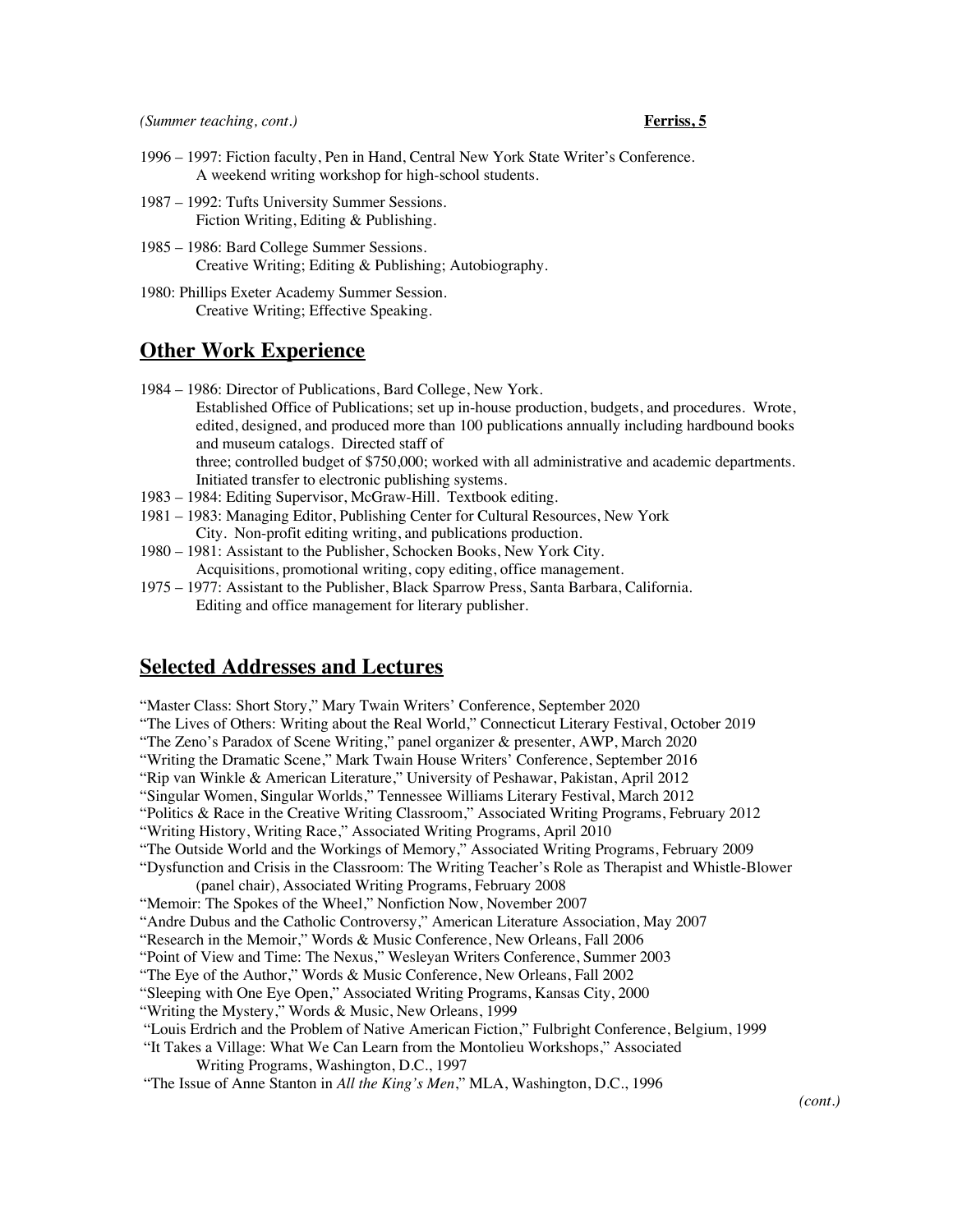"Gynocritics and the Masculine Writer: Opportunities in Warren Criticism," Festival of Poets, LSU, 1995 "Sleeping with the Boss: Feminist Criticism and R.P. Warren," ALA, Baltimore, 1995 "Refractions of Lucretia: *The Franklin's Tale* and *The Physician's Tale*," SAMLA, 1994 "Bill McKibben: The Missing Information," Popular Culture Assn., Charlotte, NC, 1994 "Narrative Distancing in *A Place to Come To*," Robert Penn Warren Circle, 1994 "What Color Are We? Minorities in the MFA World," Associated Writing Programs, 1994 "Unreliable Narration in *World Enough and Time*," ALA, May 1993 "From Manty to Cassie: Robert Penn Warren's Female Persona," RPW Symposium, St. Louis, 1992

## **Selected Fiction Readings**

Westminster School; Berkshire Academy; University of Peshawar; Tucson Literary Festival; Tennessee Williams Literary Festival; Virginia Festival of the Book; Newburyport Literary Festival; Michigan State University; Connecticut Book Festival; Northeast Writers Workshop; Washington University; University of Missouri; University of Maine at Presque Isle; Pennsylvania State University; Holy Cross College; New England Modern Language Association; Lynchburg College; University of Arkansas; Catholic University of Louvain, Belgium; University of Dortmund, Germany; Pen in Hand Central New York State Writers Conference; University of North Texas; Utica College; Texas A&M University; Faulkner House, New Orleans; Maryville College; University of Tennessee, Knoxville; Hollins College Literary Festival; Hamilton College; Bard College; Phillips Exeter Academy

## **Selected Honors, Grants, and Awards**

Brighthorse Books Award for *Foreign Climes*, 2020 2015 Great Group Reads selection, National Women's Booksellers Association, 2015 Book-of-the-Month Club selection, *The Lost Daughter*, 2012 Narrative Essay Award (first prize), Int'l Society for Narrative, for "Uncle Charles Repairs to the A&P," 2009 Finalist, Flannery O'Connor Award for Short Fiction, 2009 Ucross Fellowship, 2008 Ragdale Fellowship, 2008 Vine Shorts Film Fest Finalist, 2007 Vermont Studio Center Fellowship, 2007 Robert Penn Warren Centennial Prize, *Shenandoah*, 2005 *Roanoke Review*: First Prize, for "Road Rage," 2004 *Nebraska Review* first prize for creative nonfiction for "Skinniest Girl," Winter 2003 *Phoebe* winter fiction contest, finalist for "Minnesota," Winter 2003 *New Letters* short fiction competition, finalist for "Road Rage," Fall 2002 Society for the Short Story Award for "The Rules," 2000 Peter Taylor Prize, honorable mention, for *Sympathetic Nerves*, 2000 Mid-List Award in Short Fiction, 2000 Fulbright Fellowship, 1998-99 Pushcart Prize finalist, 1996 *River City* Award, for "Leaving the Neighborhood," 1995 Pirate's Alley Faulkner Award, for *Against Gravity*, 1994 Southern Writers Association Award, for *Against Gravity*, 1994 Irene Leache Literary Contest, First Prize, for "Rumpelstiltskin," 1994 *Louisville Review* Prize, for "Rumpelstiltskin," 1994 Jesse Ball Dupont Diversity Grant, 1993 National Endowment for the Arts Fellowship in Literature, 1988-89 George Bennett Memorial Fellowship, 1979-80 *Redbook* Fiction Award, 1979